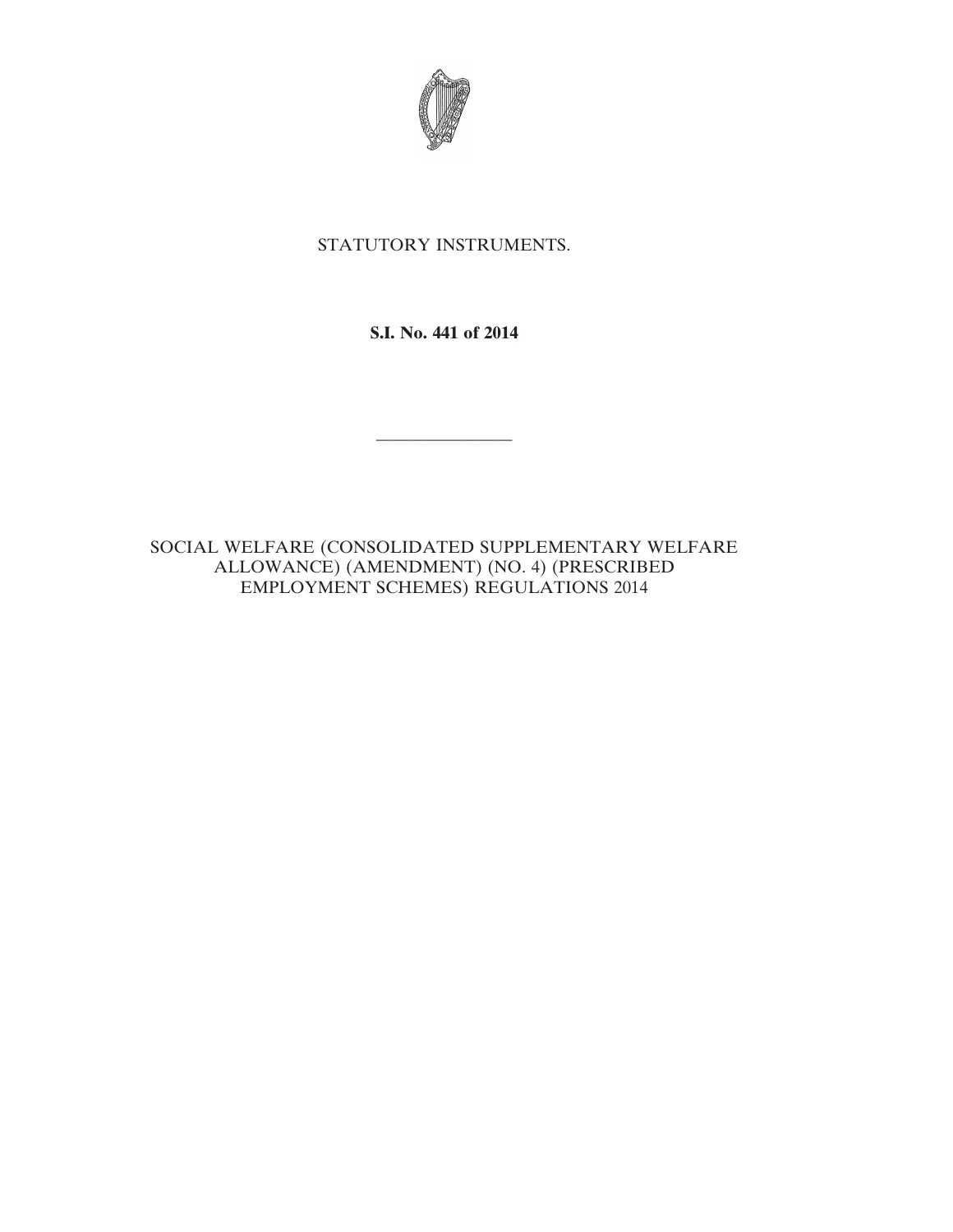# SOCIAL WELFARE (CONSOLIDATED SUPPLEMENTARY WELFARE ALLOWANCE) (AMENDMENT) (NO. 4) (PRESCRIBED EMPLOYMENT SCHEMES) REGULATIONS 2014

I, JOAN BURTON, Minister for Social Protection, in exercise of the powers conferred on me by sections 4 (amended by section 96 of the Ministers and Secretaries (Amendment) Act 2011 (No. 10 of 2011)) and 195B (inserted by section 14 of the Social Welfare and Pensions (Miscellaneous Provisions) Act 2013 (No. 20 of 2013)) of the Social Welfare Consolidation Act 2005 (No. 26 of 2005), hereby make the following Regulations:

#### *Citation and construction*

1. (1) These Regulations may be cited as the Social Welfare (Consolidated Supplementary Welfare Allowance) (Amendment) (No. 4) (Prescribed Employment Schemes) Regulations 2014.

(2) These Regulations and the Social Welfare (Consolidated Supplementary Welfare Allowance) Regulations 2007 to 2014 shall be construed together as one and may be cited together as the Social Welfare (Consolidated Supplementary Welfare Allowance) Regulations 2007 to 2014.

#### *Commencement*

2. These Regulations come into operation on 6 October 2014.

#### *Refusal to engage with activation measures*

3. Article 8A (inserted by article 2 of the Social Welfare (Consolidated Supplementary Welfare Allowance) (Amendment) (No. 3) (Prescribed Activation Measures) Regulations 2013 (S.I. No. 258 of 2013)) of the Social Welfare (Consolidated Supplementary Welfare Allowance) Regulations 2007 (S.I. No. 412 of 2007) is amended by substituting the following sub-article for sub-article (1):

"(1) The following schemes and programmes of employment and work experience are prescribed for the purposes of section 195B–

- (*a*) the scheme provided by the Minister and known as Community Employment,
- (*b*) the scheme administered by the Minister and known as Youth Developmental Internship, and
- (*c*) such other scheme or programme of employment or work experience as may be approved by or on behalf of the Minister from time to time.".

*Notice of the making of this Statutory Instrument was published in "Iris Oifigiúil" of* 7*th October*, 2014.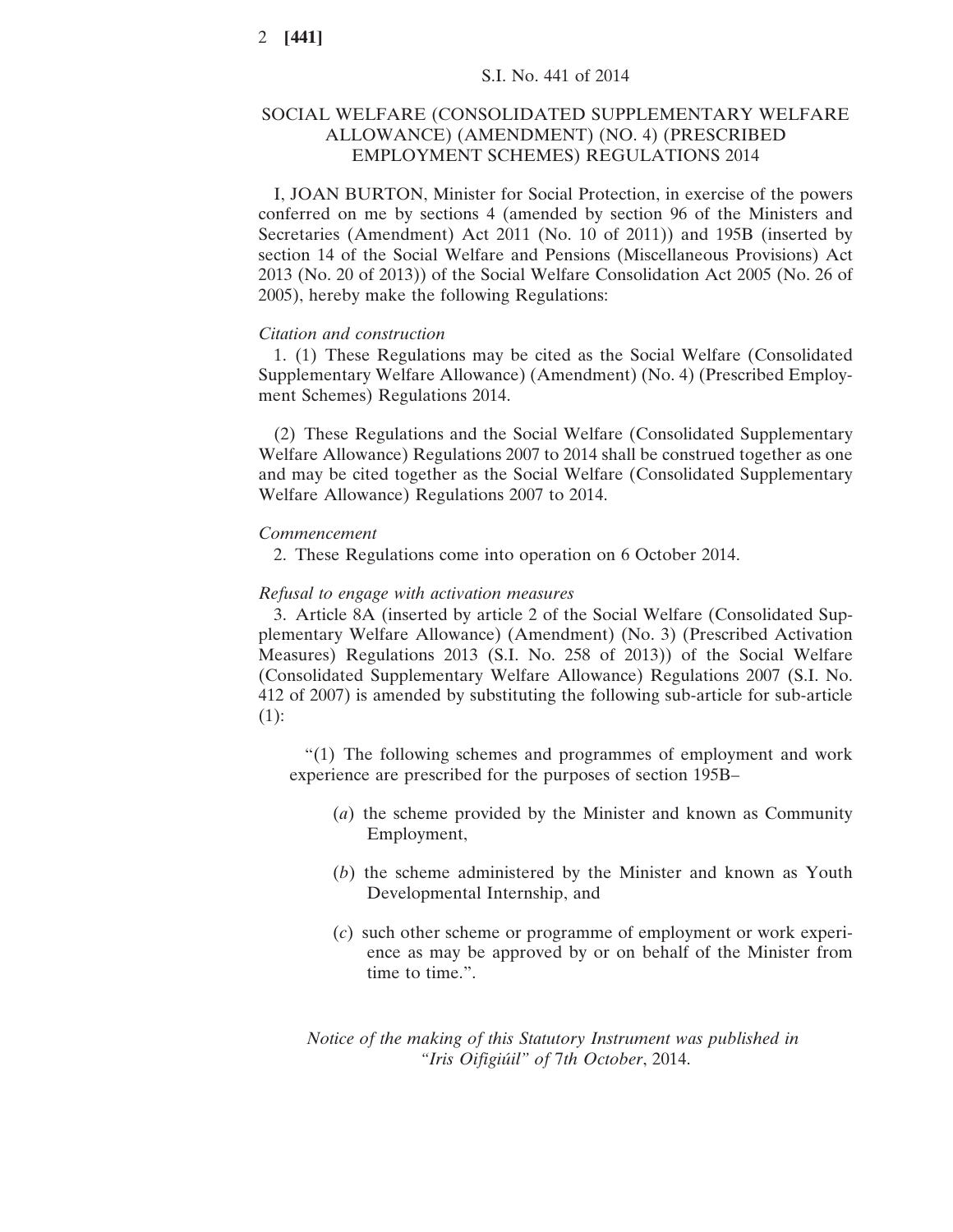**[441]** 3



JOAN BURTON, Minister for Social Protection.